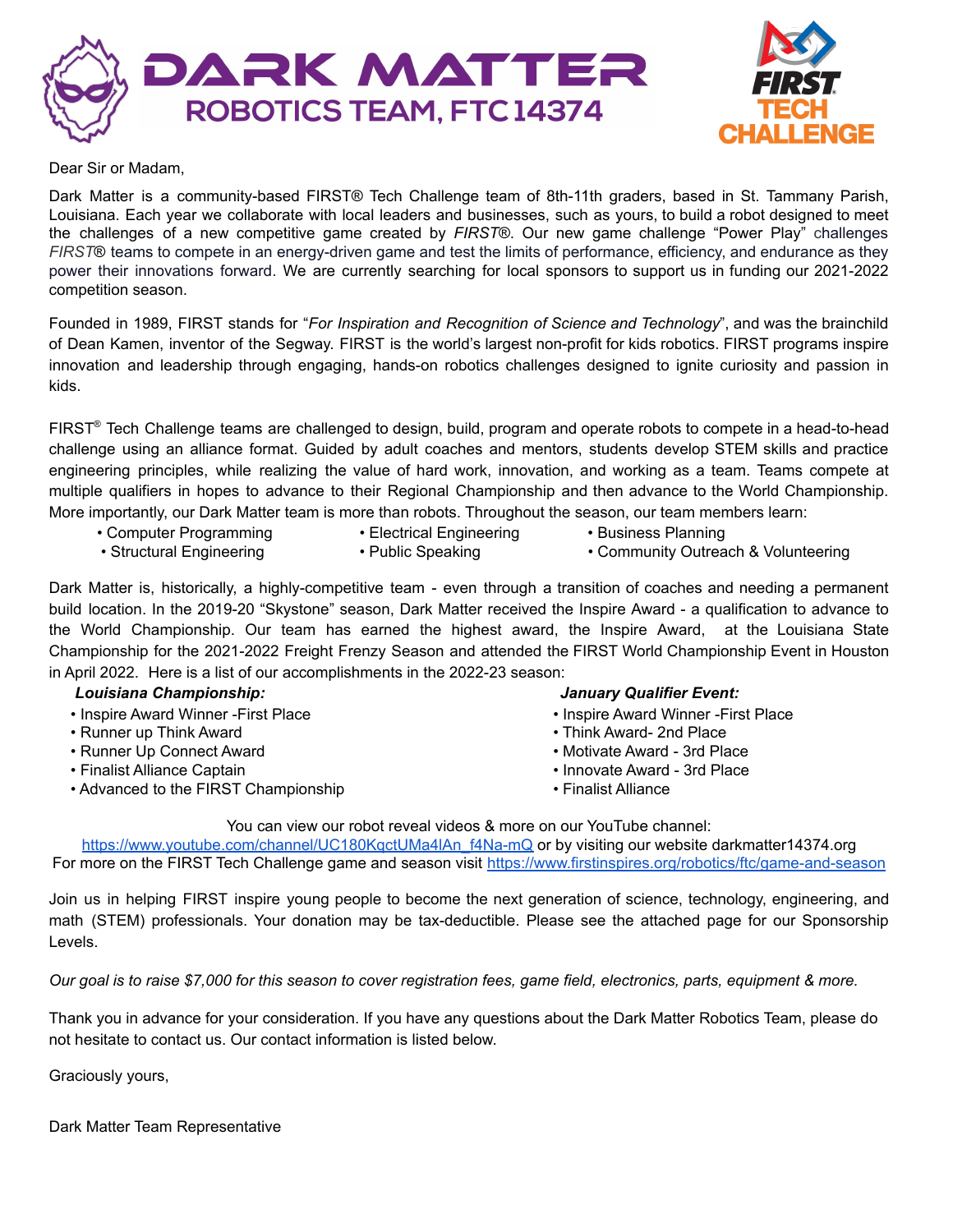

# 2022-2023 Sponsorship Levels

Sponsors will be recognized now through our entire upcoming season which ends April 2022.

\*Please Note: donations must be received before December 1, 2022 to guarantee your logo on marketable items listed below

**We provide multiple benefits for any sponsorship over \$100. Giving the opportunity for even small businesses to make a big difference.**

#### Planetary Sponsor (\$0 - \$99)

- Automatic newsletter sign-up
- Name/logo on the sponsor page of the team's website

#### Supernova Sponsor (\$100-\$999)

- Planetary Sponsor Benefits plus…
- Your business on our team shirts\* (\*sponsorship must be in by December 1st)
- Name/logo on team banners/signage (used in our "Pit" at competitions and/or at Outreach events)
- Your business logo featured in our videos
- Special recognition on social media (Facebook and Instagram)
- Special thanks & recognition included in our monthly newsletter
- Your logo on our website homepage and sponsor page

### Intergalactic Sponsor (\$1000+)

- Supernova Sponsor Benefits plus…
- Your name/logo prominently featured on the robot itself
- Your name/logo positioned in a prominent location on the robot transport carrier (used to put robot on during competition to safely transport it to and from "the pit")

Please contact us if your business would like <sup>a</sup> personalized presentation and robot demonstration to you & your selected guests at your business